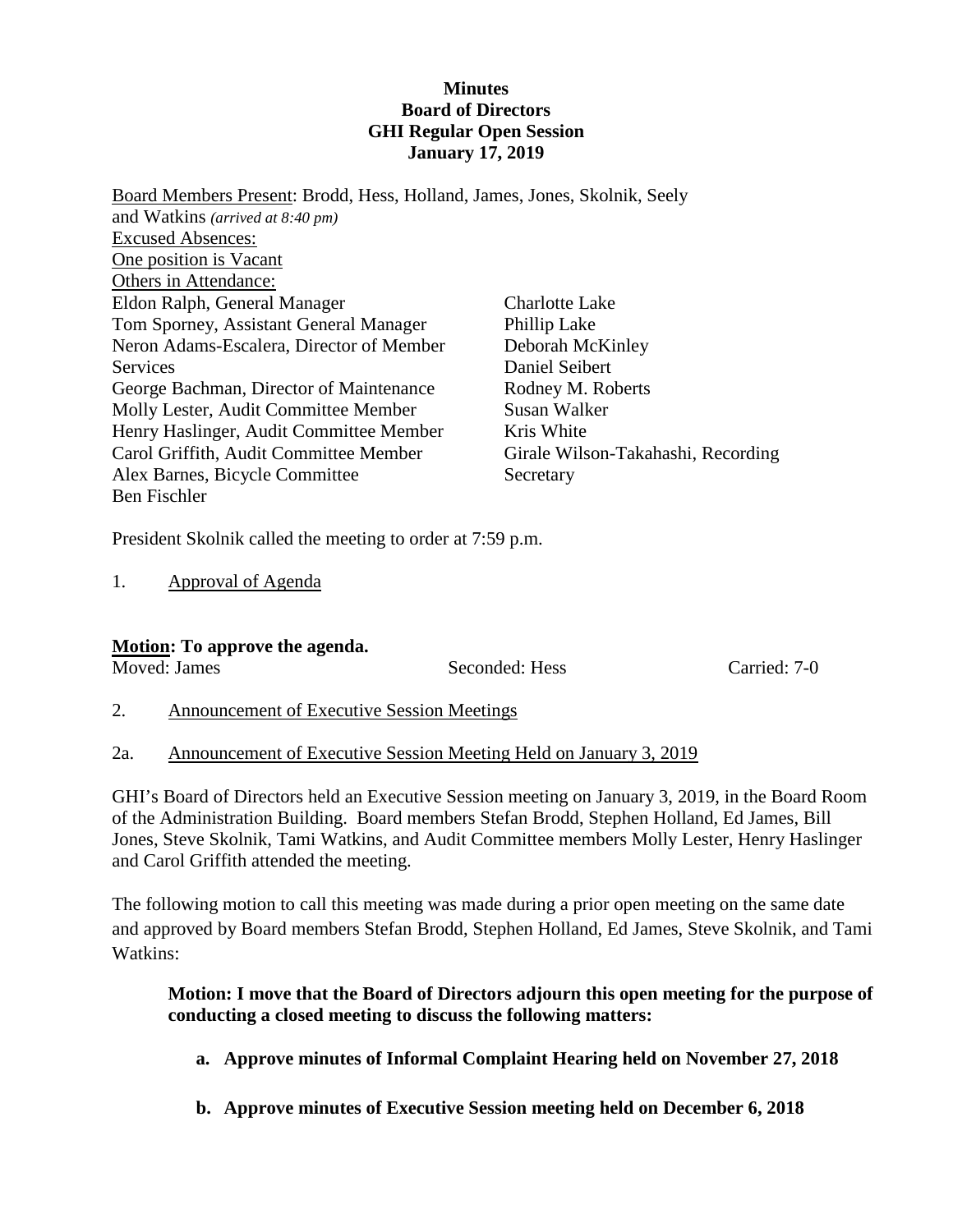- **c. Request by the members of 1-A Laurel Hill Rd for a rental permit extension**
- **d. Member financial matters.**
- **e. Consider the terms and conditions of the following contract in the negotiation stage:**
	- **2019 Contract for Exterior Repairs to Masonry Units -1st reading**
- **f. A member complaint matter.**

The meeting commenced at 7:02 pm, recessed at 7.48 p.m., re-opened at 9.33 p.m. and adjourned at 9:42 pm.

*Authority for the above closed meetings was derived from Subtitle 6b of the Maryland Cooperative Housing Corporation Act, § 5-6B-19 "Meetings of cooperative housing corporation open to members of corporation or their agents." Paragraph (e) (1)*

## 2b. Announcement of Executive Session Meeting Held on January 17, 2019

GHI's Board of Directors held an Executive Session meeting on January 17, 2019, in the Board Room of the Administration Building. Board members Brodd, Hess, Holland, James, Jones, Skolnik and Seely and Audit Committee members Lester, Haslinger, and Griffith attended the meeting.

The following motion to call this meeting was made during a prior open meeting on the same date and approved by Board members Hess, Holland, James, Jones, Skolnik and Seely:

## **Motion: I move that the Board of Directors adjourn this open meeting for the purpose of conducting a closed meeting to discuss the following matters:**

- a. Approve minutes of Executive Session meeting held on December 20, 2018
- b. Consider the terms and conditions of the following contract in the negotiation stage:
	- 2019 Contract for Exterior Repairs to Masonry Units  $-2<sup>nd</sup>$  reading

**Motion: I move that the Board of Directors authorize the manager, for second and final reading, to enter into a contract with American Exteriors, Inc. to undertake masonry repairs at 10 locations, at the contractor's bid of \$46,720, plus 10% for contingencies, for a total not to exceed \$51,392.**

- 2019 Contract for Frame Crawlspace Electrical Improvements 1st Reading
- 2019-20 Tub Re-glazing Contract 1st Reading
- c. Member Financial matters
- d. Member Complaint matters
- e. Prospective member matter.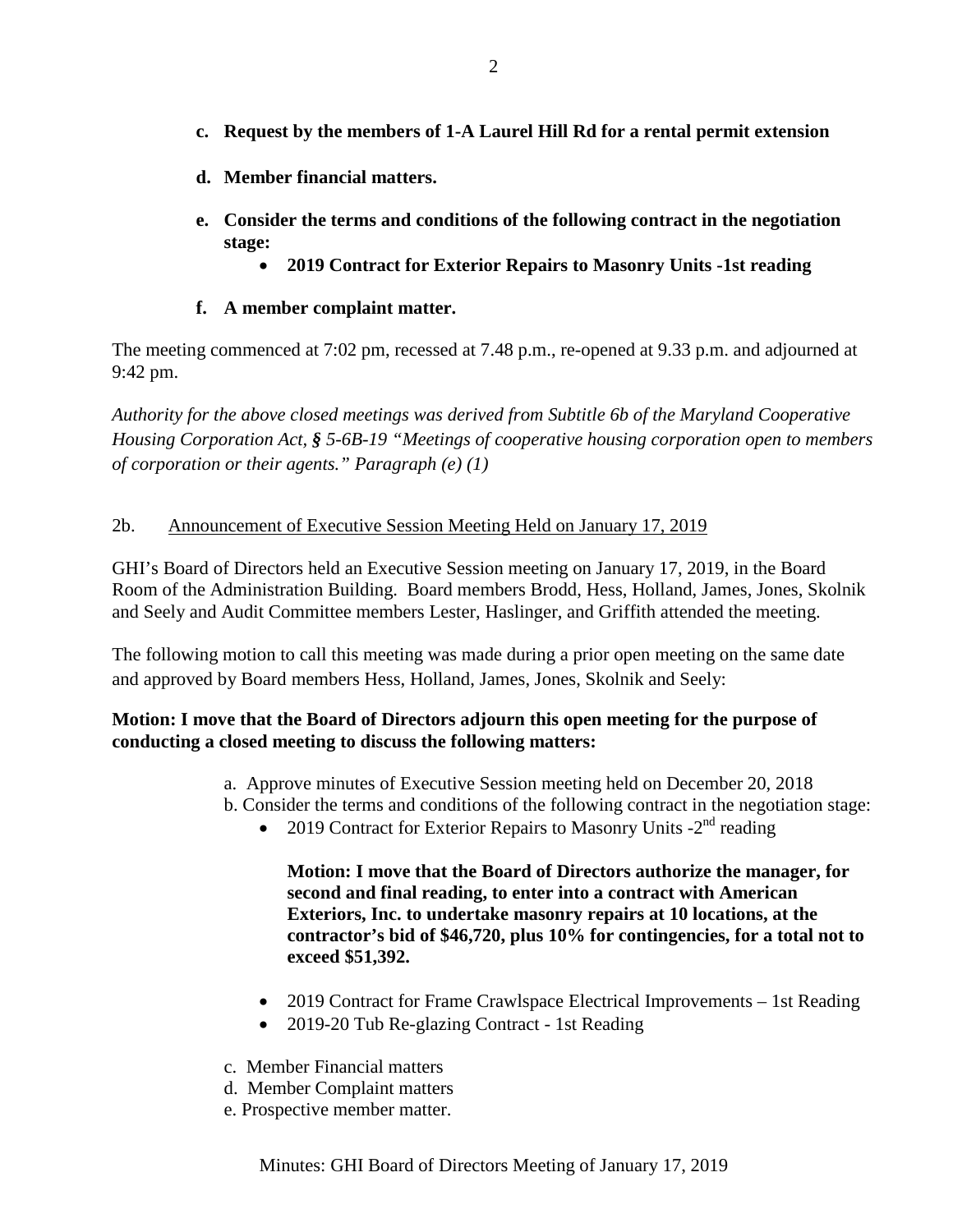The meeting commenced at 7:02 pm, and adjourned at 7:46 pm.

*Authority for the above closed meetings was derived from Subtitle 6b of the Maryland Cooperative Housing Corporation Act, § 5-6B-19 "Meetings of cooperative housing corporation open to members of corporation or their agents." Paragraph (e) (1)*

3. Visitors and Members (Comment Period)

# None

4. Approval of Membership Applications

**Motion: I move that the Board of Directors approve the following persons into the cooperative and membership be afforded them at the time of settlement:**

• **Kenneth R. Hall, Robin L. Buzzell-Hall, tenants by the Entirety.**

| Moved: James | Seconded: Hess | Carried: 7-0 |
|--------------|----------------|--------------|
|              |                |              |

# **Motion: I move that the Board of Directors approve the Mutual Contract change.**

• **Bryan R. Bruns, Cheryl A. Yates, Tenants by the Entirety changed to Bryan R. Bruns, Sole Owner.**

| Moved: James | Seconded: Hess | Carried: 7-0 |
|--------------|----------------|--------------|
|              |                |              |

5. Committee and Homes Improvement Program Reports

Homes Improvement Program – Sporney reported:

- Siding 99% completed
- HVAC 85% completed
- Frame crawlspaces 85% completed

Finance Committee – Hess reported that the meeting last Thursday was cancelled and the next meeting is scheduled for next Thursday, January 24, 2019. In February, the Committee will meet on February 28, 2019.

Buildings Committee – James reported information about rescheduling a HIP Help Session.

Woodlands Committee – James, Acting Liaison, reported a meeting was held Wednesday, January 16, 2019. Committee discussed proposed trail work on parcel X and work is being done towards setting up Care Takers Programs.

Zoning Task Force – Brodd reported that the next meeting is scheduled for Tuesday, January 22, 2019.

Audit Committee – Lester reported the Audit Committee was scheduled to meet on January 22, 2019 but that meeting was cancelled.

Minutes: GHI Board of Directors Meeting of January 17, 2019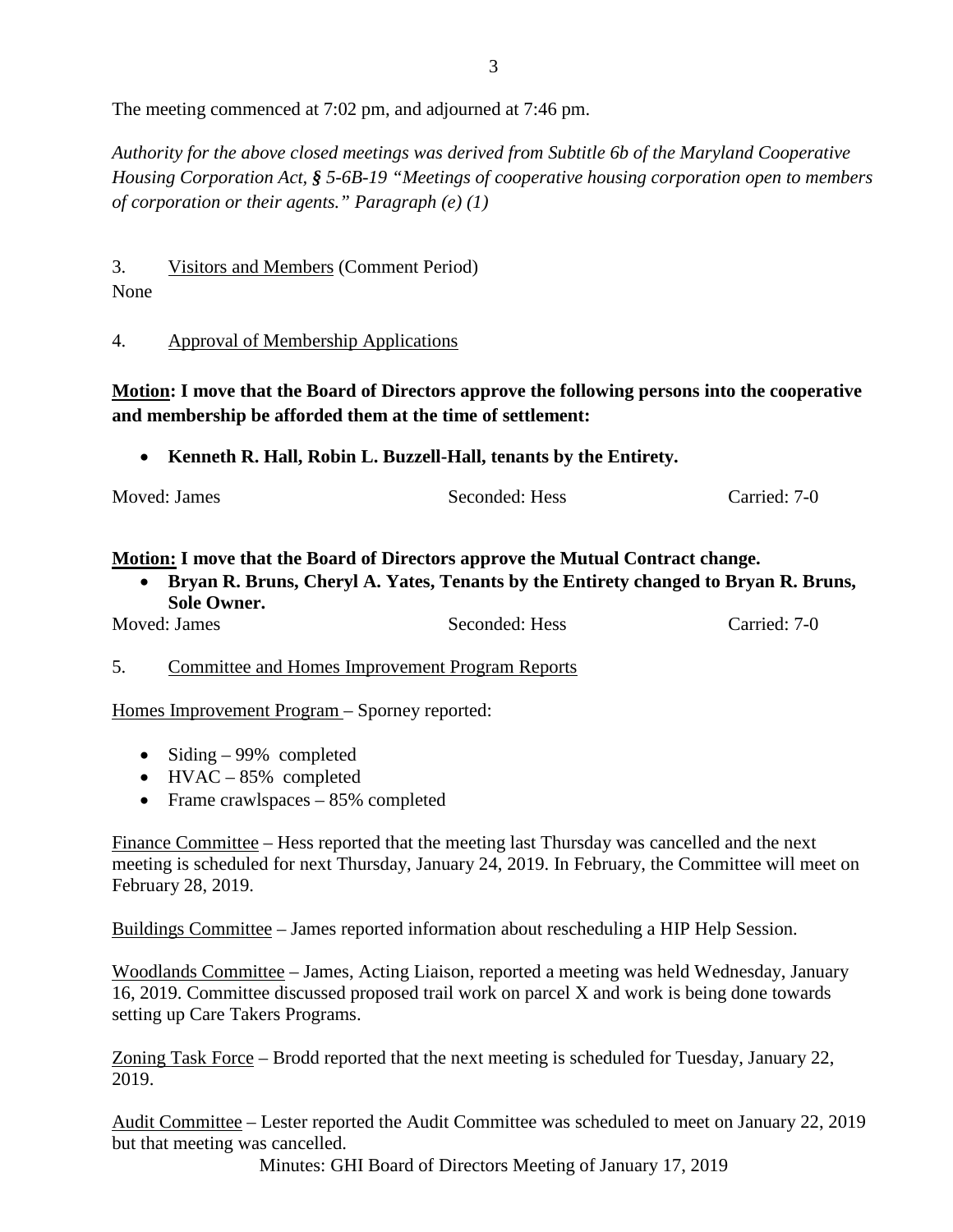Communications Committee – Holland reported a meeting was held last Tuesday, January 8, 2019 and is working towards a final draft to report to the Board.

Companion Committee – Skolnik reported a meeting was held last evening and discussed:

- International Yellow Dog Project
- Waste receptacles
- Bio degradable bags
- Educational goals for 2019
- Keep cats indoors

#### 6. For Action or Discussion

#### 6a. Approve Minutes of Special Open Session Meeting Held on December 20, 2018

**Motion: I move that the Board of Directors approve the minutes of the Special Open Session meeting that was held on December 20, 2018 as presented.** Moved: James Seconded: Hess Carried: 6-0-1 Abstained: Seely

6b. Approve Minutes of Regular Open Session Meeting Held on December 6, 2018 **Motion: I move that the Board of Directors approve the minutes of the Regular Open Session meeting that was held on December 6, 2018 as presented.** Moved: James Seconded: Hess Carried: 7-0

6c. Approve Minutes of Regular Open Session Meeting Held on December 20, 2018

# **Motion: I move that the Board of Directors approve the minutes of the Regular Open Session meeting that was held on December 20, 2018 as presented.**

Moved: James Seconded: Hess Carried: 6-0-1 Abstained: Seely

- 6d. Review of 2018 Community Beautification Program (CBP) and Yard Solutions Task Force Recommendations re: CBP
	- A. Staff's Report re: the 2018 Community Beautification Program

George Bachman reported on 2018 community beautification activities.

B. Yard Solutions Task Force Recommendations re: Community Beautification Program

On August 3, 2017, the Board requested the Yard Solutions Task Force to analyze GHI's community beautification inspection program and recommend improvements that should be implemented. On February 15, 2018, the Board accepted the task force's report which included recommendations for changes to the inspection form used for the 2018 program; that form that in Attachment #5a.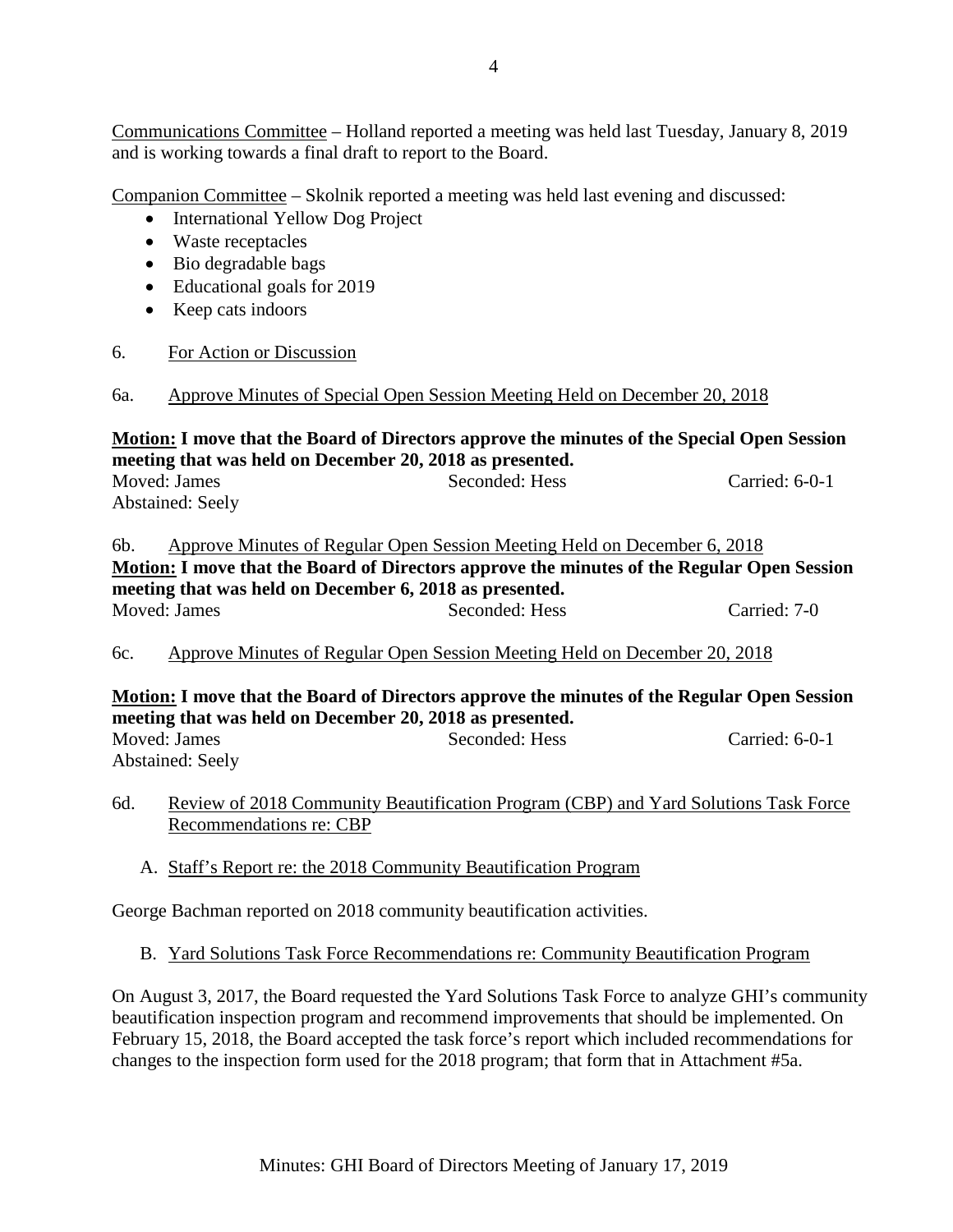Based on its observations, feedback from members and discussions with staff, the task force prepared the report in Attachment #5b. that recommends changes to be made to the CBP inspection form, administration of the CBP and member education/outreach actions pertaining to the CBP.

*Director Watkins arrived during the discussion.*

**Motion: I move that the Board of Directors accept the report from the Yard Solutions Task Force as revised, regarding its recommendations for changes to GHI's Community Beautification Program and direct the Manager to implement the task force's recommendations for changes to the 2019 inspection form and administration of the program.** Moved: Hess Seconded: Jones Carried: 8-0

## 6e. Member Comments re: Zoning Task Force's NCOZ Proposal

P.G. County's Planning Department is conducting a comprehensive re-write of the Zoning Ordinance and Subdivision Regulations. The goal is to transform the current zoning code into a more userfriendly zoning ordinance for the county. A Neighborhood Conservation Overlay Zone (NCOZ) has been proposed for Old Greenbelt. A NCOZ would conserve GHI's architectural character and open spaces regardless of what underlying zone is ultimately applied by the County.

GHI's Zoning Task Force drafted a NCOZ proposal (Attachment #6a.) which the Board reviewed on November 15, 2018 and directed that it be forwarded to the membership for comments. Attachment #6b. contains the comments that members submitted.

The Board should review the member comments and reach a consensus about the changes that it would like to make to the NCOZ proposal.

After the Board approves the NCOZ proposal, it will be submitted to the City of Greenbelt for review. The City Council is planning a work session in the coming weeks, on the subject of the new Prince George's County zoning ordinance. It would be beneficial for GHI to participate in this work session, and be as prepared as possible well in advance. Hence, it is important that the Board approve a final NCOZ proposal that reflects GHI's position, as early as possible.

The Board may wish to consider requesting the Zoning Task Force to revise its NCOZ proposal based on the feedback obtained from the members, and also consider whether to hold a special meeting on January 31 to review and hopefully approve the revised NCOZ proposal. The Board will be holding a work session that evening to review its strategic action plan for 2018-19; perhaps the Board could first meet to review a revised NCOZ proposal.

# *By Consensus: To hold a work session on January 31 to consider the NCOZ.*

## 6f. Membership Survey Form Proposed by the Member Outreach Committee

On February 1, 2018, the Board directed the Member Outreach Committee (MOC) to conduct a member survey that would collect member input for the purpose of improving GHI's operations.

On June 7, 2018, Committee members Stefan Brodd and Daniel Seibert addressed the Board for direction regarding the survey; specifically:

Minutes: GHI Board of Directors Meeting of January 17, 2019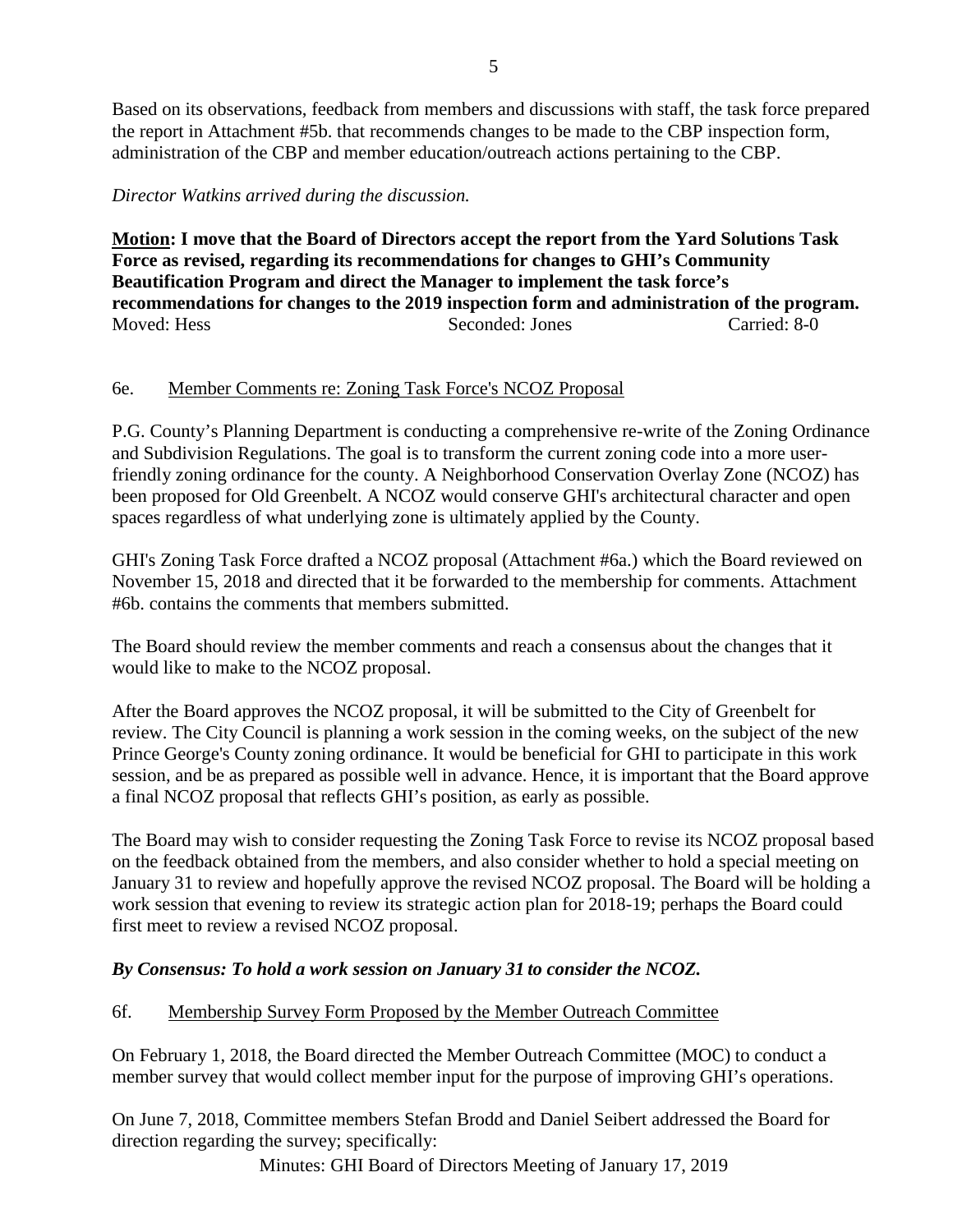- 1. What topics should the survey address? (Examples given were maintenance issues, quality of service, and financial knowledge about cooperatives).
- 2. What does the Board hope to learn from the survey and how will the results be used?
- 3. What timeline does the Board have in mind? Does the Board intend for this to be an annual survey (which might mean that the focus could be narrower?)
- 4. Is the MOC permitted to offer incentives to encourage participation in the survey? (Suggestions included a random drawing for gift card prizes).

Several Board members offered suggestions. Based on their feedback, the MOC prepared a draft survey form (refer to Attachment #7.) which it would like the Board to review and approve.

#### **Motion: I move that the Board of Directors approve the membership survey form as revised that the Membership Outreach Committee prepared and direct that it be forwarded to the membership for input, over a period of 30 days.** Moved: Hess Seconded: James Carried: 8-0

# 6g. Bicycle Committee Recommendation for Change to Parking Rules to Accommodate Bicycles

The Bicycle Committee recommends that 'bicycle' be added to the definition of a Vehicle in the Rules & Regulations section on parking. The committee's proposal for modifying the parking rules to accommodate bicycle is as follows:

## Bicycle Committee's Proposal and Recommendation

The Rules & Regulations related to garages is such that garage use for parking takes precedence over garage use for storage. For example, if a member desires a garage for parking their motorcycle, then they could take over a garage that is being used for storage.

The Bicycle Committee recommends that bicycle be added to the definition of a Vehicle in the Rules & Regulations section on parking. Just as some members may use a motorcycle to meet their transportation needs, so may members use a bicycle.

Specifically, the Bicycle Committee recommends the following: Members' Handbook II. Rules & Regulations xiv - parking B. Definitions

Existing wording 9. Vehicle: A licensed, operable motor vehicle.

#### *Suggested wording 9. Vehicle: A licensed and operable bicycle or motor vehicle*

Bicycles can meet the same requirements as motorcycles to be licensed and operable. The City, through the Greenbelt Police department, registers and licenses bicycles.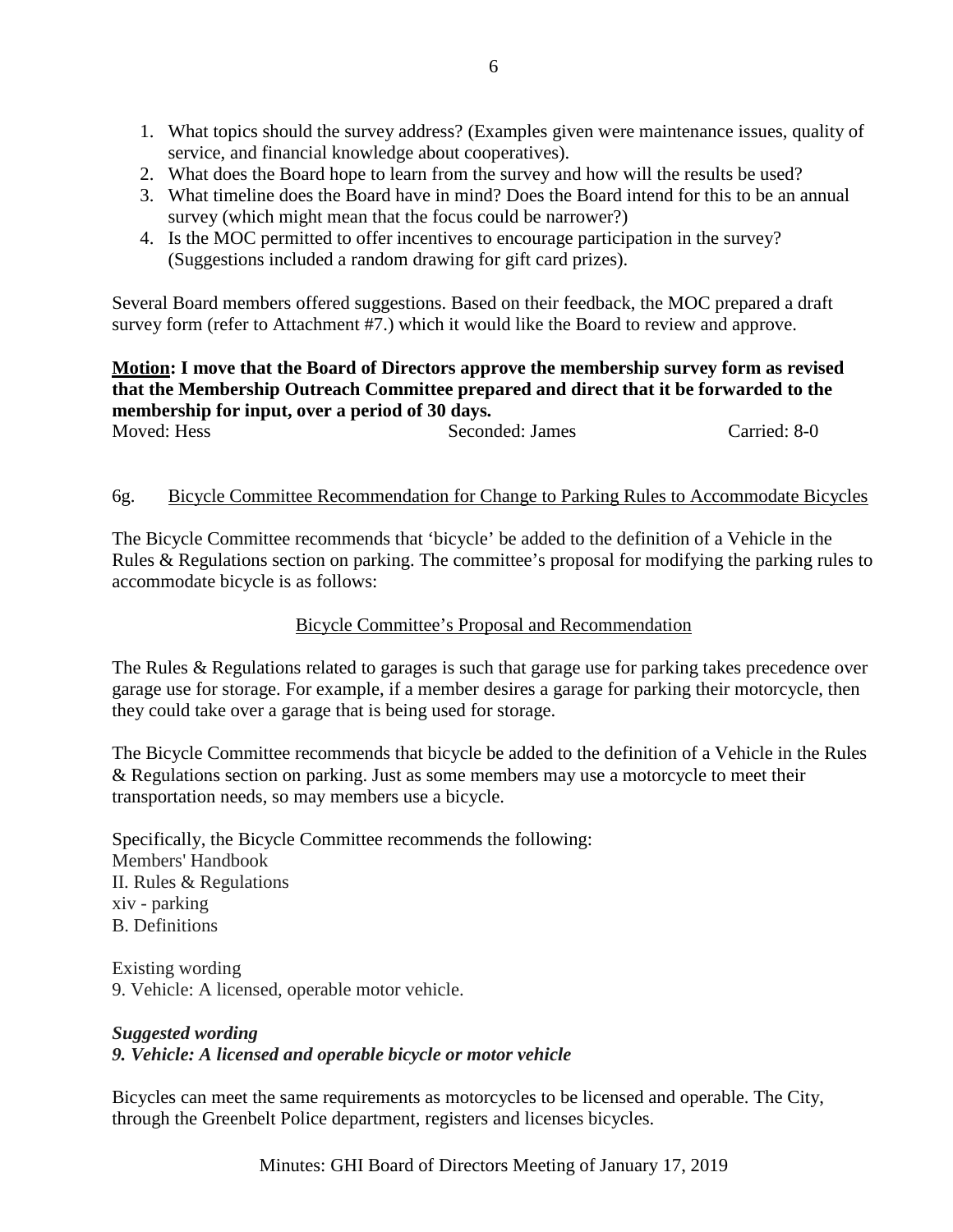The Bicycle Committee recognizes that some members may take advantage of this Rule and use their garage for storage rather than for parking. We suggest that the same procedure for dealing with this situation with the existing Rule may be applied to the revised Rule.

Additional information: (1) "In Maryland, bicycles are considered vehicles, ..." <http://www.mva.maryland.gov/safety/mhso/program-bicycle-safety.htm>

(2) The City, through the police department, registers and licenses bicycles. City Code, Chapter 11, Article IV, Sec. 11-61. (a)<http://www.greenbeltmd.gov/documentcenter/view/54>

## **Motion: I move that the Board of Directors forward the Bicycle Committee's recommendation for membership comments.**

| $101$ $101$ $101$ $101$ $101$ $101$ $101$ |                 |              |
|-------------------------------------------|-----------------|--------------|
| Moved: James                              | Seconded: Brodd | Carried: 7-1 |
| Opposed: Holland                          |                 |              |

## 6h. Attorney's Draft Memorandum of Understanding (MOU) re: Yards in City of Greenbelt Rights-of ways

During 1996 through 2003, GHI hired a consulting firm to survey and plot the legal boundaries of GHI property. In 2005, City staff submitted a draft MOU to GHI (refer to Attachment #8a.) with suggested guidelines for resolving issues with GHI units and yards that encroached on the City rights of way. GHI's Board of Directors did not approve the MOU at that time.

During 2009 to 2012, GHI & City staff collaborated to address a significant right-of-way encroachment of eight (8) GHI homes along Crescent Road, concluding in the City abandoning the rights-of-way at this location. During 2014 to 2017, collaborations between GHI and City staff also resulted in the re-designation of rights of way at the following locations to eliminate significant encroachment problems:

- 9A-D Hillside Rd.
- 11-A Hillside Rd. and 11-H Hillside Rd.
- 13A-D Hillside Rd.
- 35-A Ridge Rd.
- 7-J Research Rd.

Remaining rights of way encroachments can be classified into two categories:

- Category 1 **-** (81) GHI yard boundaries are outside GHI property lines, but only by about a foot or so.
- Category 2 **-** (92) natural GHI yard boundaries are outside GHI property lines, but by a more substantial amount.

During the City of Greenbelt/GHI work session on July 16, 2018, the City's Manager requested GHI to submit a draft MOU for the City's consideration. Last August 2, the Board decided to have GHI's Attorney draft an MOU to submit to the City of Greenbelt. The draft MOU that Attorney Joe Douglass prepared is in Attachment #8b.

## *Deferred to next meeting.*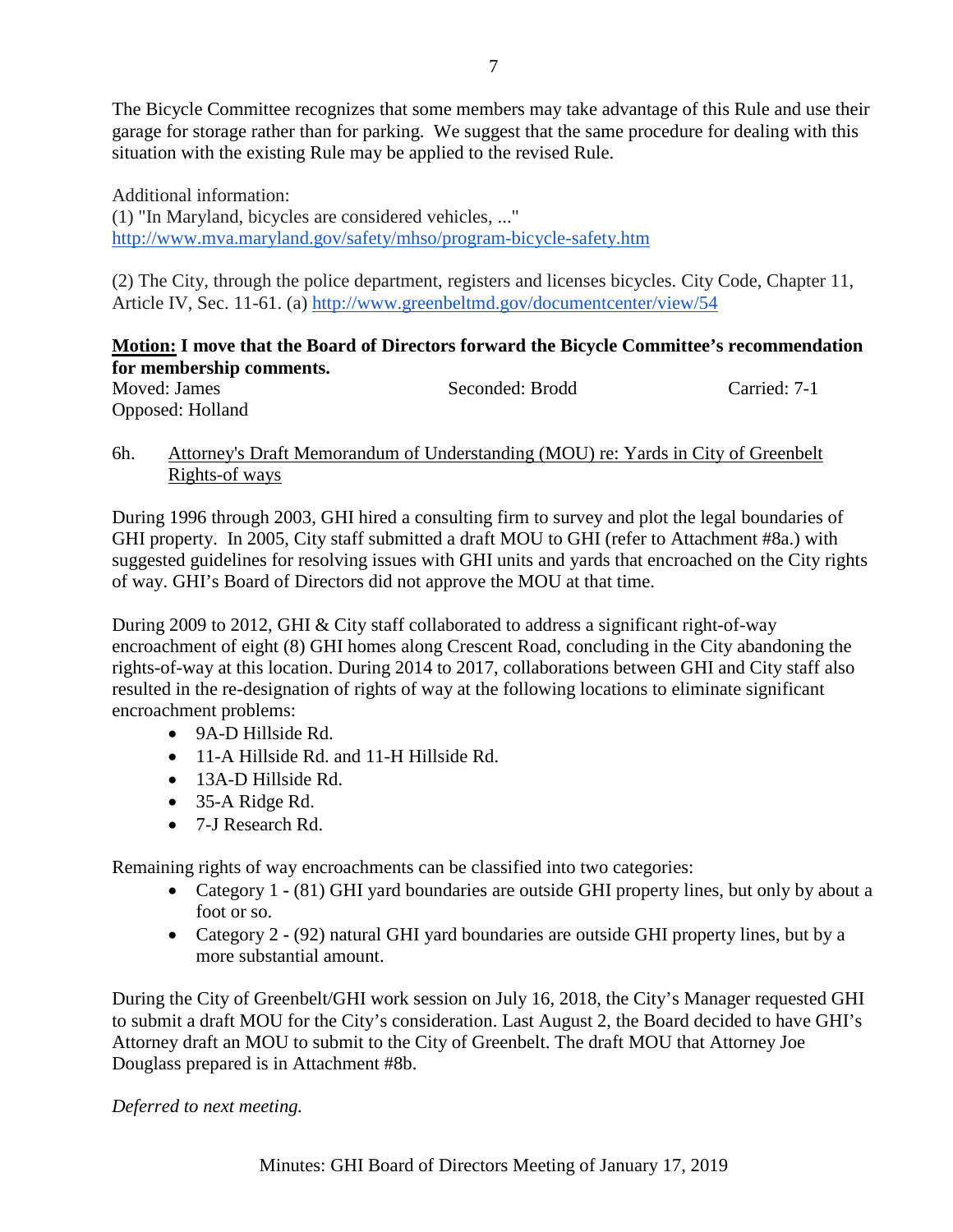6i. Consider Next Steps re: Buildings Committee Report re: Replacement/Rehab of Water-supply and Waste pipes for Frame and Masonry Homes

On December 20, 2018, the Board accepted the Buildings Committee's report in Attachment #9. regarding methodologies for the future replacement /rehab of waste and water supply piping in GHI frame and masonry homes. The report contained the following recommendations that Buildings Committee Task Force considered to be outside its scope of work. Staff's suggestions for proceeding are listed in bold italics beneath each recommendation:

## Recommendations for Further Work

1. Hire an experienced consultant to conduct an inspection of a sample of GHI units to determine the extent, degree, and type of pipe deterioration, including corrosion and/or occlusion.

#### *Staff's suggestion: If the Board approves this recommendation, it should direct staff to hire a consultant to undertake this analysis. Staff would provide the Board with a proposal(s) from a consultant(s) before GHI embarks on such a project. Replacement reserve funds could be considered for this project.*

2. Contract with an independent consultant or professional housing association to perform a thorough evaluation of and written report on pipe rehabilitation options available to GHI, provide cost estimates, and make recommendationsto GHI. The cost estimates should include specific costs of hard pipe replacement, flexible pipe and pipe rehabilitation alternatives. The Task Force recommends that the new estimates include pipe replacement and rehabilitation options for both masonry and frame homes, and for both water and sewer.

*Staff's suggestion: The Board should consider whether to approve this recommendation. Staff's opinion is that cost estimates are best obtained from undertaking a pilot program involving application of the pipe replacement/rehab strategies in a few GHI homes. A consultant may be required to develop the technical specifications for such a project.*

3. Compile GHI pipe maintenance data and determine the historical occurrences of pipe failures as segregated by housing type (masonry and frame), pipe material (copper, cast iron, or other), water or waste, and by location within GHI (geographic dispersion).

## *Staff's suggestion: GHI's maintenance staff could begin to gather this information.*

| <b>Motion:</b> I move to extend the meeting by 15 minutes. |                 |              |  |  |
|------------------------------------------------------------|-----------------|--------------|--|--|
| Moved: James                                               | Seconded: Brodd | Carried: 7-0 |  |  |

#### *Director Hess was out of the room during the vote.*

4. Collect anecdotal evidence from existing and prior GHI management and plumbing staff as to their recollections on the general pipe repair problems experienced in GHI, and any specific suggestions on how to proceed with a pipe rehabilitation program.

# *Staff's suggestion: GHI's staff could compile this evidence and present a report to the Board by the end of 2019.*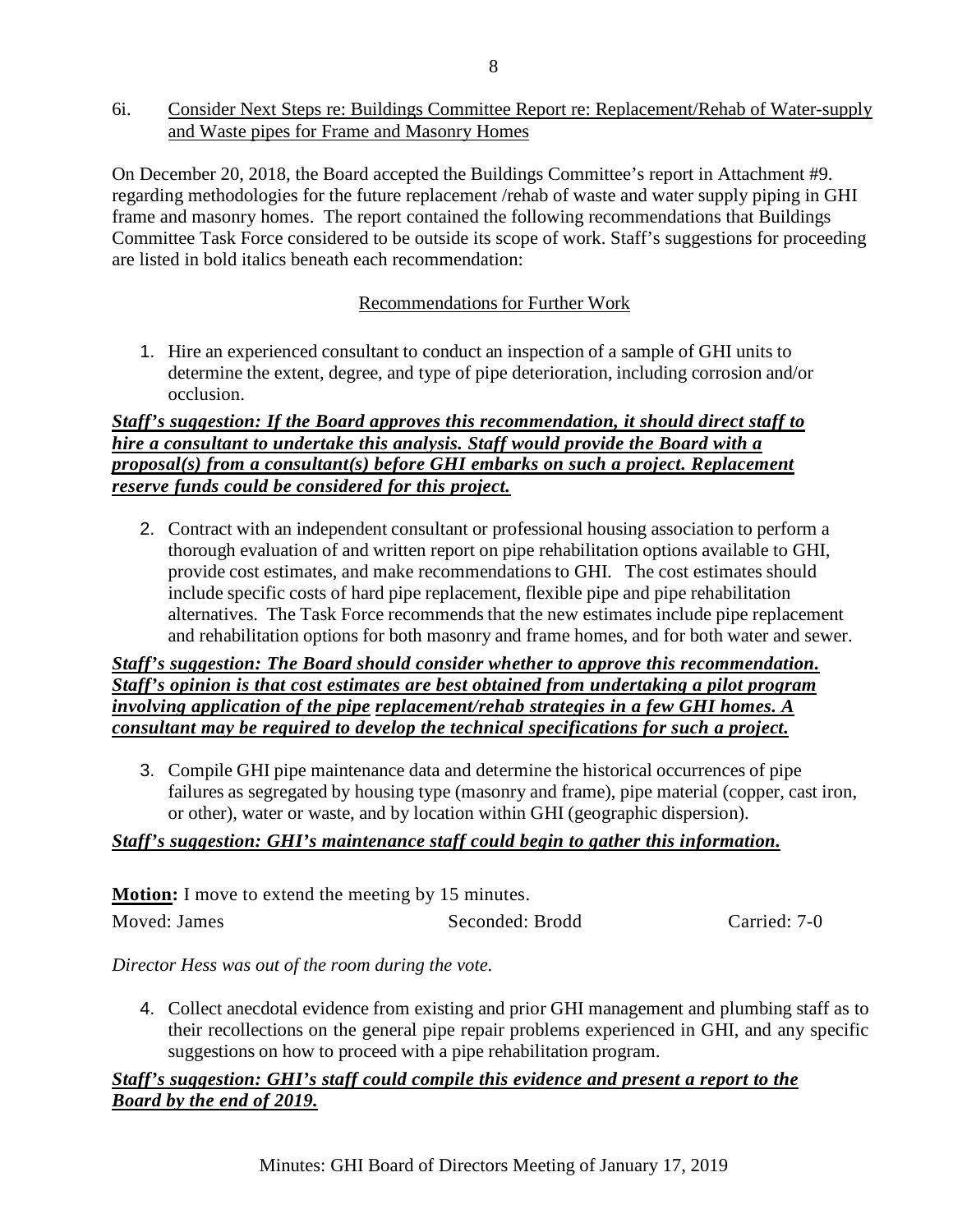5. Study the performance of the epoxy spray pipe rehabilitation in a duplex at 62 Crescent that was applied approximately 10 years ago. These two units present an opportunity to test the water quality of a ten-year old installation.

## *Staff's suggestion: If the Board approves this recommendation, staff could arrange for the water testing to be done.*

6. Consult further with university researchers, professional housing associations, and industry representatives to corroborate and expand the preliminary findings of this Task Force. Sources are included in the profile reports in Chapters 2 through 7.

## *Staff's suggestion: The Board could request the plumbing task force to undertake this task and assign a timeline for its completion.*

7. Design and implement a practicability study to test pipe refurbishment or replacement techniques on each housing type and existing pipe condition. The study would provide GHI with information about installation cost, time required for installation, any member inconveniences during the installation process, and water quality immediately after installation. For epoxy spray rehabilitation of pipes, the study should assess the completeness and adequacy of the application. This could be a real life test of the cost, difficulty, and ease of installation of the tentative top options for both supply and waste improvement, and possibly, for hard pipe replacement. A phased approach may also allow more time to collect replacement reserves, while still being able to address the most serious pipe problems.

#### *Staff's suggestion: Strongly advocate that this is done. The timing of a pilot project would depend on the action that the Board takes on the second recommendation above. The plumbing task force and task should work together to develop the framework for a pilot project.*

# **Motion: I move that the Board of Directors direct the Manager to implement the task force's recommendations.**

| ---------------------- |                 |              |
|------------------------|-----------------|--------------|
| Moved: Hess            | Seconded: Brodd | Carried: 8-0 |

#### 6j. Request the Finance Committee to Recommend Sources of Financing for Parkway Apartments' Capital Improvements Plan

The Board of Directors for the Greenbelt Development Corporation has requested the GHI Board to direct GHI's Finance Committee to review the capital improvements plan for the Parkway Apartments that staff recently prepared, and recommend sources of financing for planned improvements for the Apartment Complex.

**Motion: I move that the Board of Directors direct the Finance Committee to review the capital improvements plan for the Parkway Apartments and recommend sources of financing for the planned improvements, by June 30, 2019.** Seconded: Brodd Carried: 8-0

6k. Request the Finance Committee to Present a Report on the Real Rate of Return for the Parkway Apartments

Minutes: GHI Board of Directors Meeting of January 17, 2019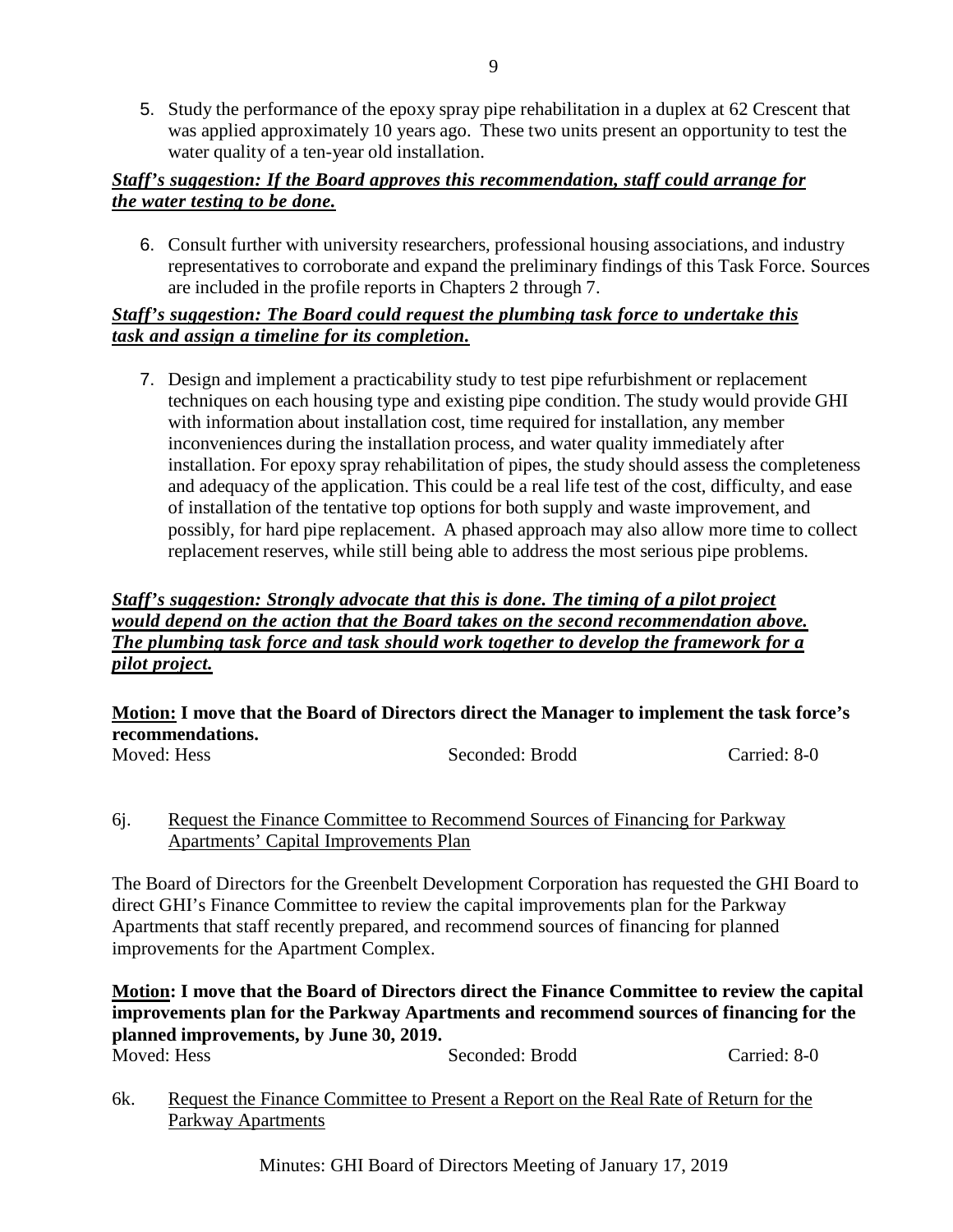Last year, GHI Finance Committee members Chuck Hess, Bill Jones and GHI's Finance Director Joe Perry analyzed the real rate of return on investment for the Parkway Apartments.

The Board of Directors for Greenbelt Development Corporation has requested the GHI Board to direct the Finance Committee to provide a written report, regarding the analysis that it undertook to calculate the real rate of return on investment for the Parkway Apartments.

#### **Motion: I move that the Board of Directors request the Finance Committee to provide a written report by March 31, 2019, regarding the analysis that it undertook to calculate the real rate of return on investment for the Parkway Apartments.** Moved: Hess Seconded: Brodd Carried: 8-0

# 6l. Audit Committee Recommendation re: Clarification Regarding Membership Vote Required to Sell Real Property

The Audit Committee requests that the Board review its memorandum in Attachment #10. re: Clarification Regarding Membership Vote Required to Sell Real Property and issue a clarification statement to the membership.

## *Deferred to next meeting*

# 6m. Replacement Holiday for Staff in lieu of the Day after Thanksgiving

GHI full-time regular employees are offered eleven holidays per year. For 2019, the day after Thanksgiving falls on a Friday when the office will be closed due to a compressed work-week. In order to maintain our holiday policy, staff requests that the Board designate a floater holiday for FTEs as the substitute holiday for November 29, 2019.

**Motion: I move that the Board of Directors authorize the substitution of a floater holiday as a replacement holiday for Friday, November 29, 2019 (day after Thanksgiving); this is a one-time adjustment necessitated by the compressed work-week schedule for 2019.** Moved: James Seconded: Holland Carried: 8-0

- 7. Items of Information
- 7a. Board 12 Month Action Plan and Committee Task List
- 7b. Monthly GHI and City Calendars
- 7c. President's items
- 7d. Board Members' items Holland noted that snow removal was excellent
- 7e. Audit Committee's items Lester and Haslinger noted that snow removal was excellent